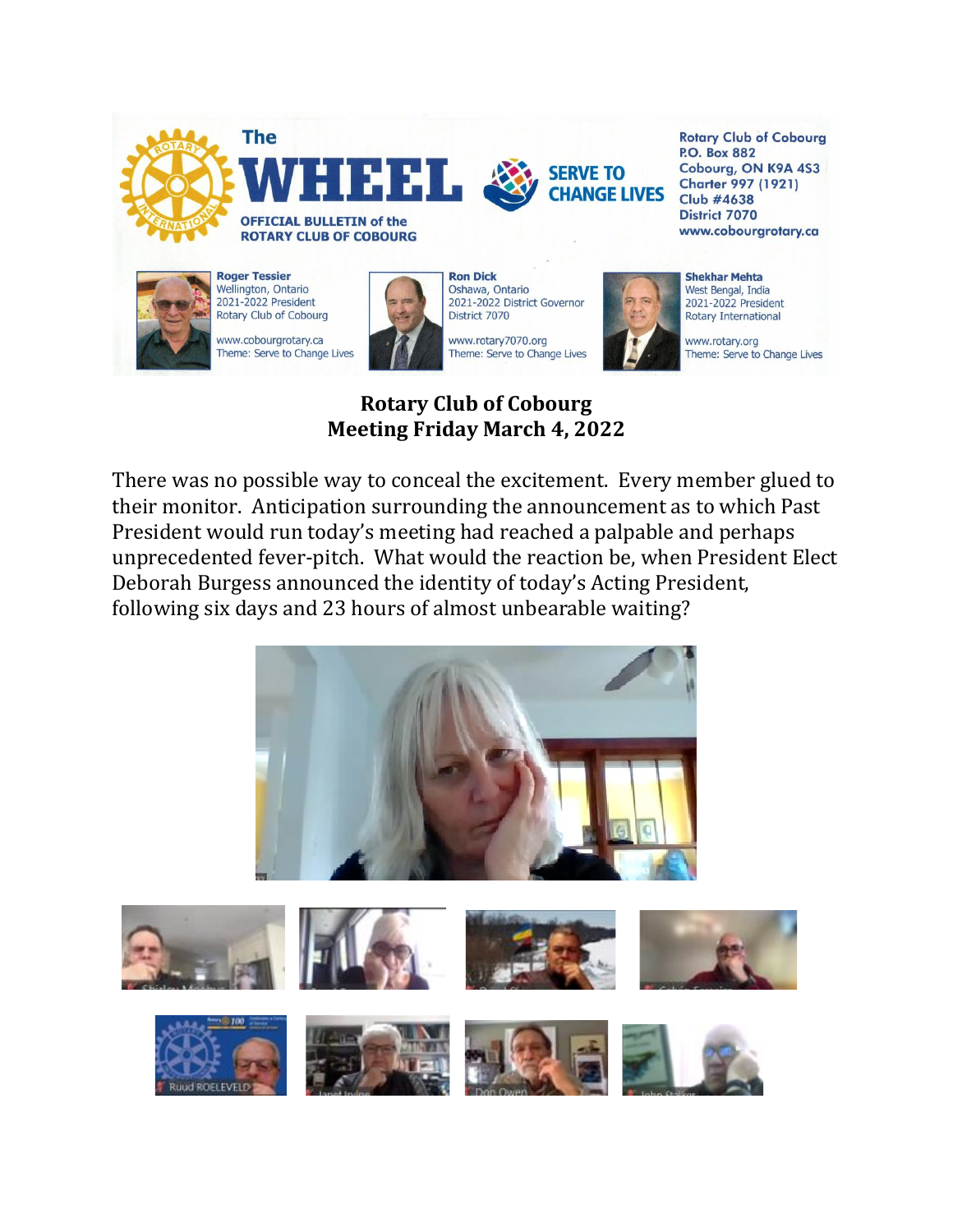After O'Canada, brought to us by Rotarian Mark Burgess, Acting President, Past President Michael Parker called the weekly meeting of the [Rotary Club of](http://cobourgrotary.ca/)  [Cobourg](http://cobourgrotary.ca/) to order.

- Secretary: Jennifer Stadtke
- Bulletin Editor: Bill Spencer
- Speaker: Rob Mikel

Visiting Rotarians: None



Guests: Introduced by President Elect Deborah Burgess: Colleen Cairns by Secretary Jennifer: Peter and Virginia McLaughlin and

Don McIntosh

 by Past President Lynda Kay: Speaker Rob Mikel by Past President, Deputy Mayor Suzanne Seguin: Gail Raymond, and Town of Cobourg Councillor Emily Chorley By Past President Michael Parker, Braedan Stone

# **President's Report:**

Past President Michael encouraged us to read "The Rotarian" magazine. The most recent issue has a nod to late Past District Governor Bill Patchett on page 27, and the quality of the magazine has improved in recent times.

President Elect Deborah oversaw the induction of Colleen Cairns, with the

assistance of Past President Michael Parker and Past President Lynda Kay.

Colleen grew up in Gatineau, and spent part of her teaching career in Toronto and Kingston.

Recently



 *Rotarian Colleen Cairns, President Elect Deborah Burgess*

relocated to Grafton, her interests include fitness, technical writing and dog walking. Colleen is proud that her father was a Rotarian, and she is currently writing a book, illustrated by her sister-in-law .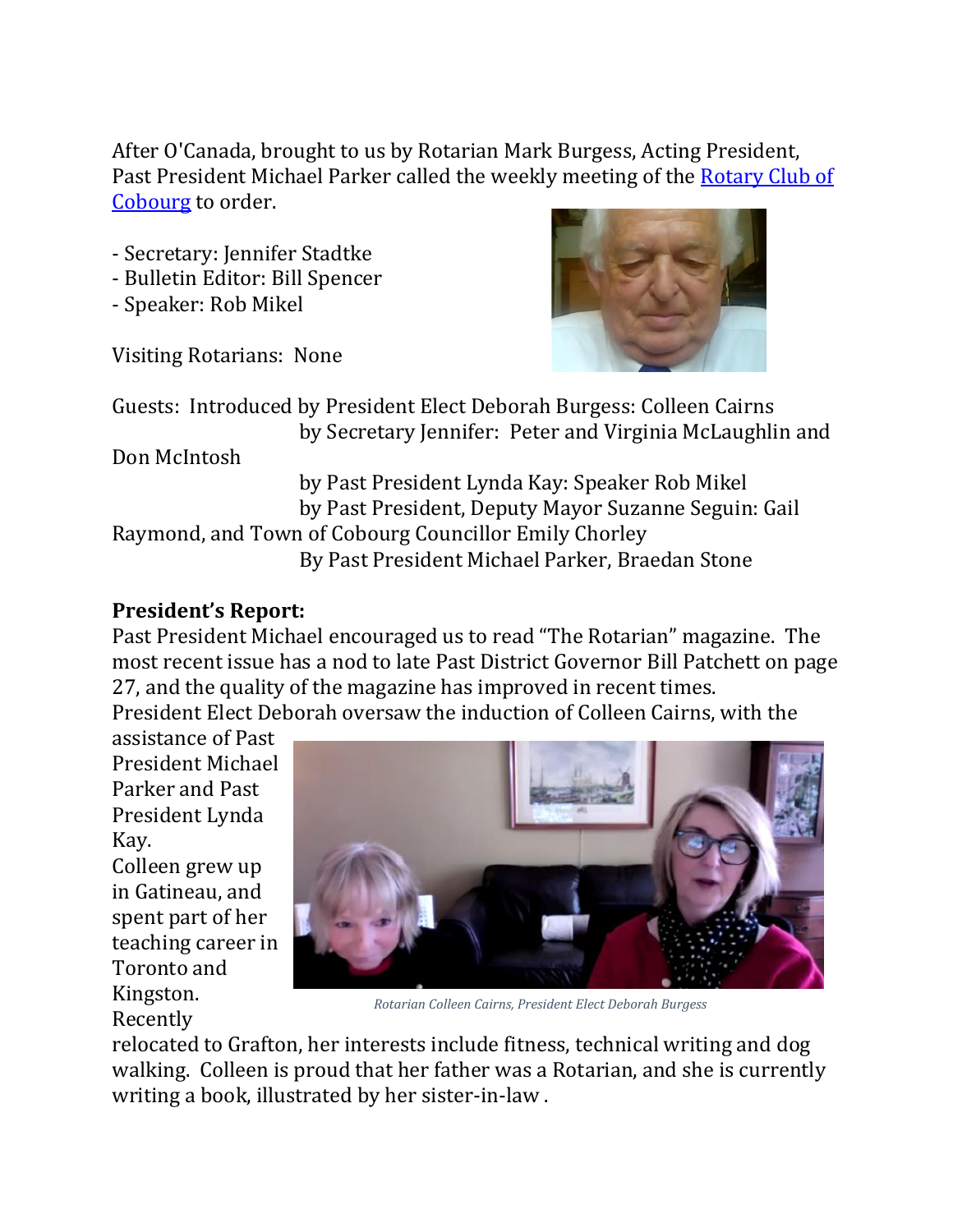Past President Michael invited Rotarian Brian Milner to tell us about his



gliding interest and accomplishments. Brian grew up in England, and joined the Air Cadets there at the age of 14. In 1964, when he came to Canada, he had over 1,000 flights in his log book, and to this date, he has flown 75,000 miles and holds a number of Canadian records. In 2012 Brian flew a distance record, from

Pennsylvania to Virginia and back twice, spending 14 hours in the air, covering 2,071 km. Also, in 2012, Brian spun into the top of a mountain in Pennsylvania, suffering a broken back. He was trapped in his glider for 6 hours, surrounded by rattlesnakes, before being rescued.

Past President (Northumberland Sunrise), Vice President (Cobourg), Peter Dounoukos, told us about his experiences at the Northumberland Sunrise Rotary Club. We learned the club was formed in 2000 and Peter was President in 2010-11. That was the year our President was Bill MacDonald. Northumberland Sunrise had 35 members when Peter was a member, and met at Dalewood Golf and Country Club Wednesday's at 07:00. Peter provided examples of valuable advice he received from Past President Michael Parker, during the year Peter was Sunrise President.

President Elect Deborah reminded us about the Arthur's Pub get togethers Wednesdays and Fridays from 17:30-19:00.



#### **The Rotary Club of Cobourg Secretary Jennifer's Report**

**Rotary Anniversary:** 

**Rotarian Dan Broome** 1 year February 26<sup>th</sup>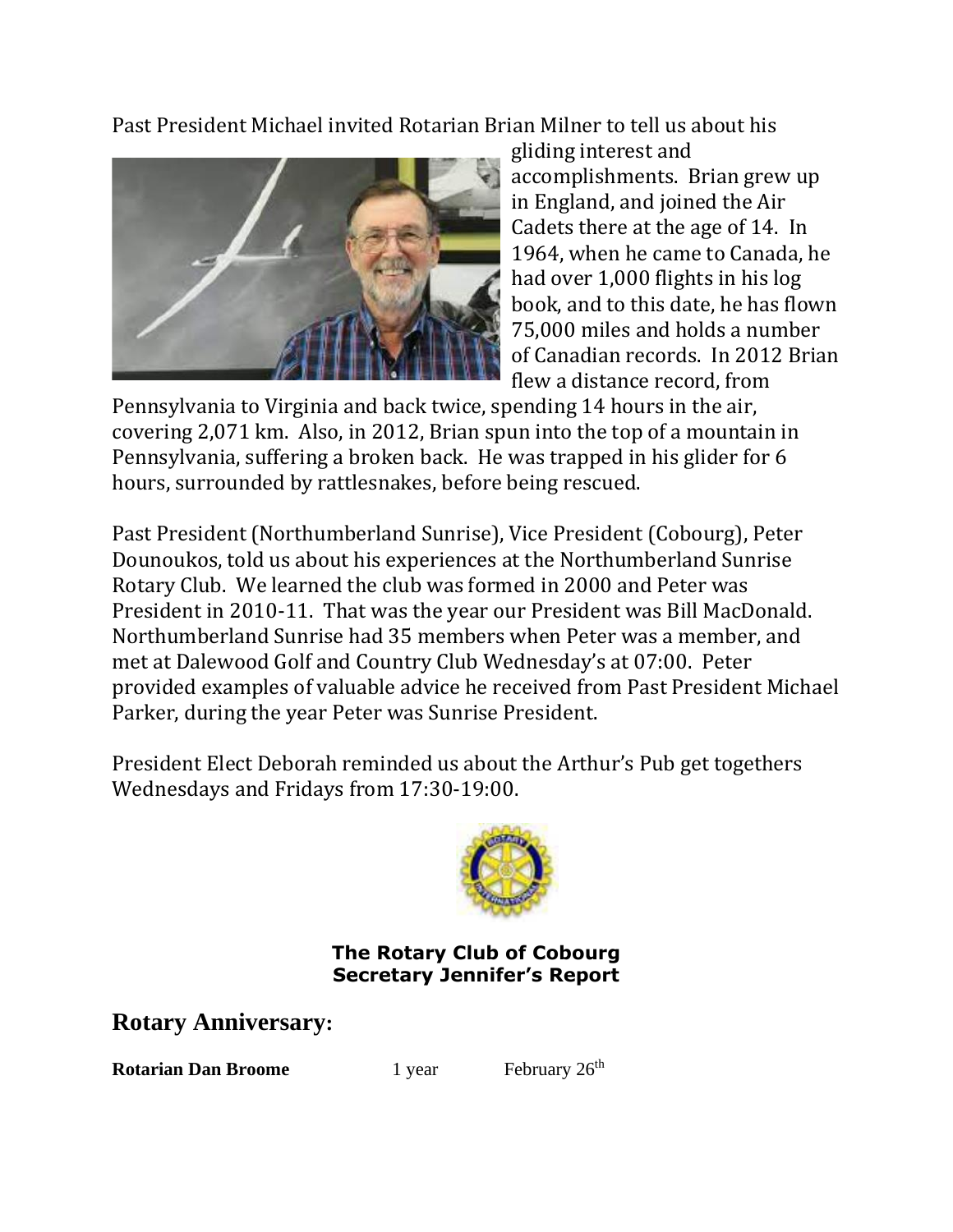## **Birthdays:**

| Rotarian Martyn Homer               | February 27th |
|-------------------------------------|---------------|
| <b>Rotarian Mitch Dixon</b>         | March $1st$   |
| <b>Treasurer Michael McAllister</b> | March $1st$   |
| Rotarian Garry Liboiron             | March $2nd$   |

## **Happy Bucks:**

Past President Suzanne Seguin was sad that she forgot to wear her Rotary pin at a recent YMCA public announcement.

Past President Morgan Hubbell was placed on notice (in absentia) by Past President Michael, that he will need to put up some happy bucks in celebration of his 62 years of practice as a Doctor of Chiropactic. He will be expected to pay even more, for the joy he gets practicing with his granddaughter, Sydney Leguard, and Rotarian Stephanie Tannahill.

Rotarian Darryl Stogryn shared his heartbreak over the suffering by his friends and colleagues who are in the theatre of the Ukraine conflict.

# **Speaker:**

Past President Peter Delanty introduced Rob Mikel, a native of Cobourg. The family home Rob grew up in was the orignal Cobourg Collegiate Institute, on King Street East. Rob is employed by the Ministry of Municipal Affairs and Housing,



and is also an author. He was very pleased to be invited back to speak to our Club, on the heels of his last invitation received 40 years ago.

The subject of Rob's presentation was the history of the property we know today as the recently closed Brookside School. Judge George Mackenzie Clark, a successful lawyer, local politician, staunch Conservative, and personal friend of Sir John A. Macdonald, purchased the future site of Brookside School in 1869. His wife was the daughter of William Weller. Initially this purchase totaled 180 acres, but it was immediately subdivided into smaller parcels and sold. Judge Clark retained 24 1/2 acres, upon which he eventually constructed Strathmore. Although the exact date of construction is unknown, Strathmore was recorded on site in 1878. Judge Clark subsequently sold this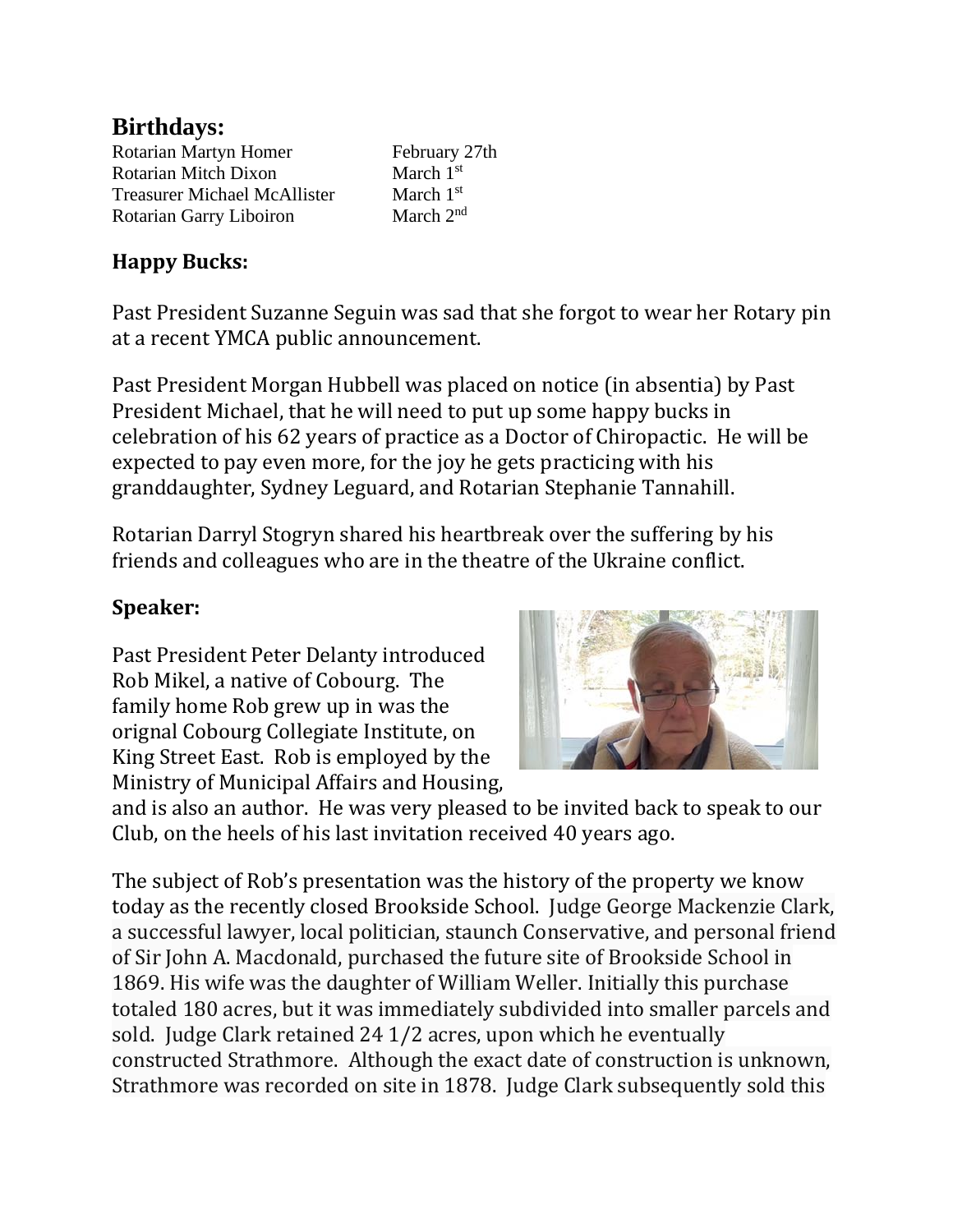property to Charles Donnelly of Pittsburgh, Pennsylvania in 1904. Strathmore became the summer residence of this wealthy American family for nearly a decade. After Mr. Donnelly died in 1906, his estate suffered severe financial setbacks and complications between the executors of the will and the



family. This eventually resulted in the property being assumed by the Trust and Guarantee Company of Pennsylvania. In 1918, the estate was sold to Stephen Haas of Toronto. Strathmore continued as a family summer residence until the early 1940s. In November of 1943, the Strathmore estate was leased to the Ontario Government and became a girl's training school. The provincial government leased the McCook and Rowe estates located at this site, and the Cobourg Training School complex gradually took form. In 1947 the Ontario

Government purchased the latter two properties. In 1950, the Cobourg facilities were altered so as to provide a training school for junior boys, as the site was deemed inadequate for the girls training school program and it officially became



known as the "Ontario Training School for Boys, Northumberland County" at that time. The early detainees were there more because of poor

circumstances within their family homes, than due to criminal behaviour. Four years later, the training school was renamed Brookside School in an attempt to remove the stigma associated with the term "training school." In